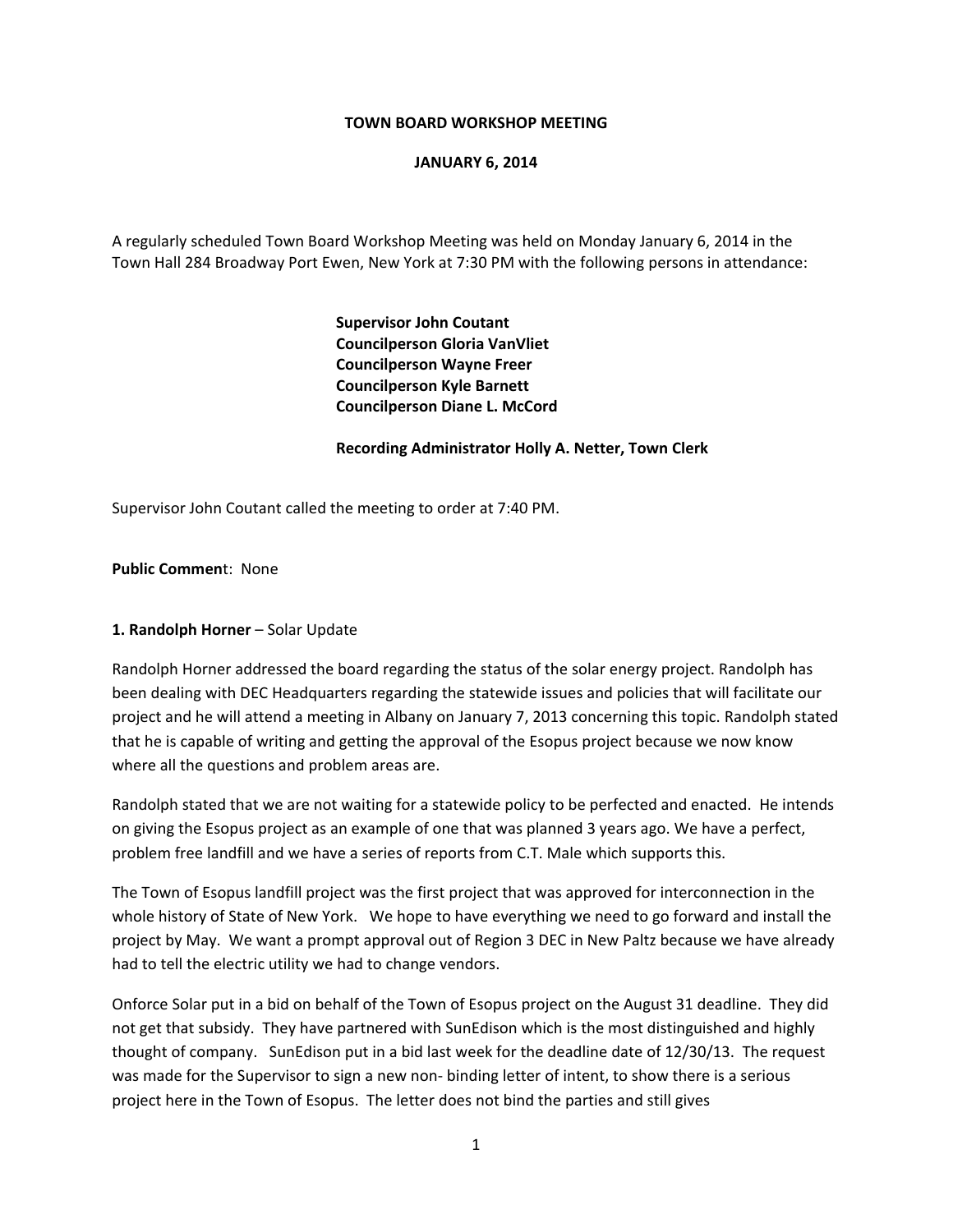the Town of Esopus full discretion. Supervisor Coutant confirmed that he signed this letter. This was a renewed bid for the subsidy and Randolph believes we made a stronger case for the vendor to get the subsidy. This will make the cost of the project affordable to the Town of Esopus in terms of the electricity price.

SunEdison is a nationwide company and very strong in New York. SunEdison just won the bid in New York City to install a 10 Mega Watt project on a portion of the Fresh Kills landfill on Staten Island.

We are still the First Mega Watt scale project to be approved for interconnection with an electric utility. According to the long agreed upon policy of this board and its predecessor board, this community is the first to have a serious intention of making enough solar energy to run the municipality from year to year. This will make our power contract affordable

A new issue was brought to the Town Boards attention. The Federal Energy Regulatory Commission wants to raise electric rates by 10 % for homeowners and small accounts, 15% for commercial and industrial which include municipalities. Why would they want to do this? They are doing this because we have transmission congestion, moving power from the north through the Hudson Valley toward New York City. It also has to do with our own energy supply. Across the river in Dutchess County people are outraged because where there are power lines running north to south through Columbia and Dutchess County and they believe that the Commission wants to increase the number of towers by taking people's homes, land, farms. Governor Cuomo has come up with an Energy Highway concept to deal with resolving the congestion. They are going to close Indian Point sooner or later. The owners are going to close it because the power is not going to New York City; it is feeding the New England Independent Operator. Energy has been sent from Indian Point out of state. Indian Point provides at most 4% of NYC power. Central Hudson and National Grid have neglected their high voltage overhead transmission lines. These are not the line on the road side; they are the ones that cut across the country.

Public Service Commission has declared that their answer to the Federal Energy Regulatory Commission is we do not have to build any more power plants because we have an excess capacity in the State of New York. We have a couple of more plants in Dover Plains and Waywanda that are in the final approval process. They have not even been built yet. The Federal Energy Regulations Commission believes, if they raise electric rates, it will make the investors more willing to finance building electric power generating plants. Public Service Commission Chair, Mrs. Zibelman said their response to this is they are going to straighten out the transmission and the process would have taken 3 ‐4 years. Governor Coumo told Bloomburgh news, he was going to have this straightened out in 10 months, which is perceived to be a stretch of the truth.

Randolph further explained there are 3 North South links. The Marcy South line goes way out west of Orange County which is the most modern transmission line that runs north to south. Over across the river in Columbia and Dutchess County, they already have 2 huge lines that go down to Pleasant Valley. These lines meet up with strong facilities that Con Ed has modernized. National Grid and Central Hudson have been waiting to make some kind of deal and spend a lot of the rate payer's money. They have long neglected their facilities. Central Hudson has not done anything with the facility on this side of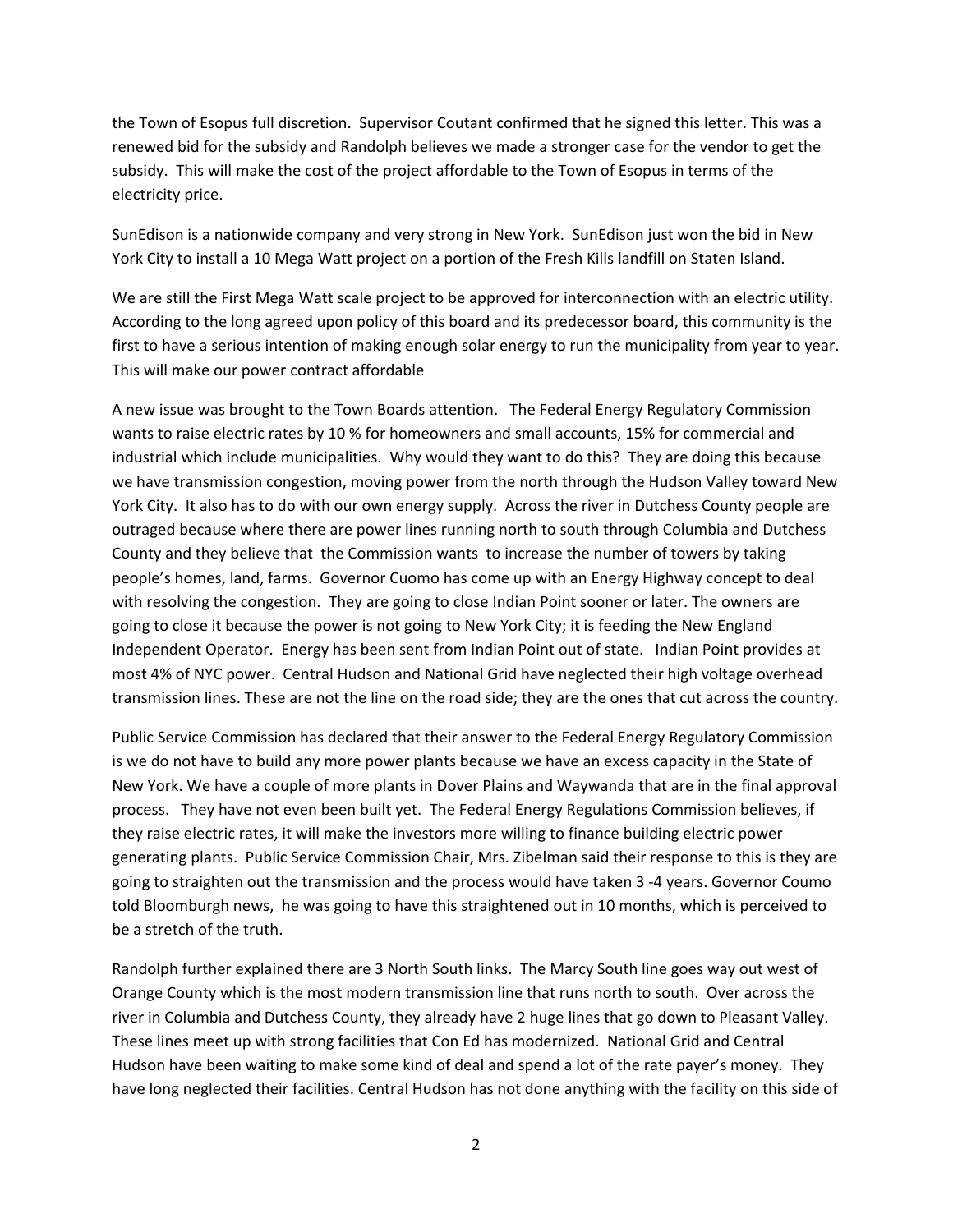the river. This means you have 2 strong legs and right down the middle is our weak link. If something goes off on either of the two strong legs that can cause the weak one to fail.

There are 4 business entities participating in this process to solve the transmission congestion. Three of them are proposing projects on the east side of the Hudson River. One proposed version would be done by National Grid who bought Niagra Mohonk but never fixed this link. Two similar approaches are proposed by LS Power, doing business as North American Transmission, and NextEra, both of which are very large entities with no previous experience in our region.

The Forth proposal by Boundless Energy is the only one that is cost effective. It makes 1,200 Mega Watts not just 1000 Mega Watts. It is advanced technology and can be done quicker than anything else. It makes up for Central Hudson's neglect of our piece because it is the middle link.

Randolph has thoroughly reviewed the technology that will upgrade our corridor and make our electricity more reliable at the least cost. He explained how this Bidder embodies the engineering knowhow and development team that built the Neptune Cable that runs from NJ underwater out to Long Island that provides 25% of Long Island's power. This proposal uses advanced technology to string a modern 21<sup>st</sup> century wire on the same towers that are already in existence and will move more power through the corridor without disrupting anything. This company is Boundless Energy and their project is called Leads Path West. Randolph believes their plan will fix the weak link giving us more access to renewable energy over time. This gives towns in Ulster County an opportunity to join in a mutual agenda with the people of Dutchess and Columbia Counties.

This forth bidder, Boundless Energy LLC, is unique and our Ulster County Government needs an update to make the Administration and our Legislature aware which one of these proposals can be a benefit to us. It can also help us to resolve this promptly and we can meet a timetable which can stop a rate hike. Esopus will be one of the first towns to alert the County Administration.

Supervisor Coutant asked who will pay for the wire conversion. All of the improvements will have a cost associated with it but this proposal will be the cheapest solution. The costs of the other options are almost 5 times more expensive. Councilperson Freer was concerned with the effect the new wire would have on emissions. Randolph stated the emissions would be the same as they are now but the wire would carry the current more efficiently. When you get three foot away from the cable there is no difference. Randolph will look into the EMF result and what if anything it has to do with radio frequency. There is only a small portion of these cables that run through the town. It enters in just between New Paltz and 213 over on 32 and comes behind the Central Hudson recreation plant. They are located on H poles.

Randolph Horner made the point that there is a shared agenda that gets the east side of the river and the west side of the river working together. We all want to stop the rate hike and to have a shared agenda for dealing with improving the transmissions facilities wisely and in a thrifty way so it does not burden the rate payers.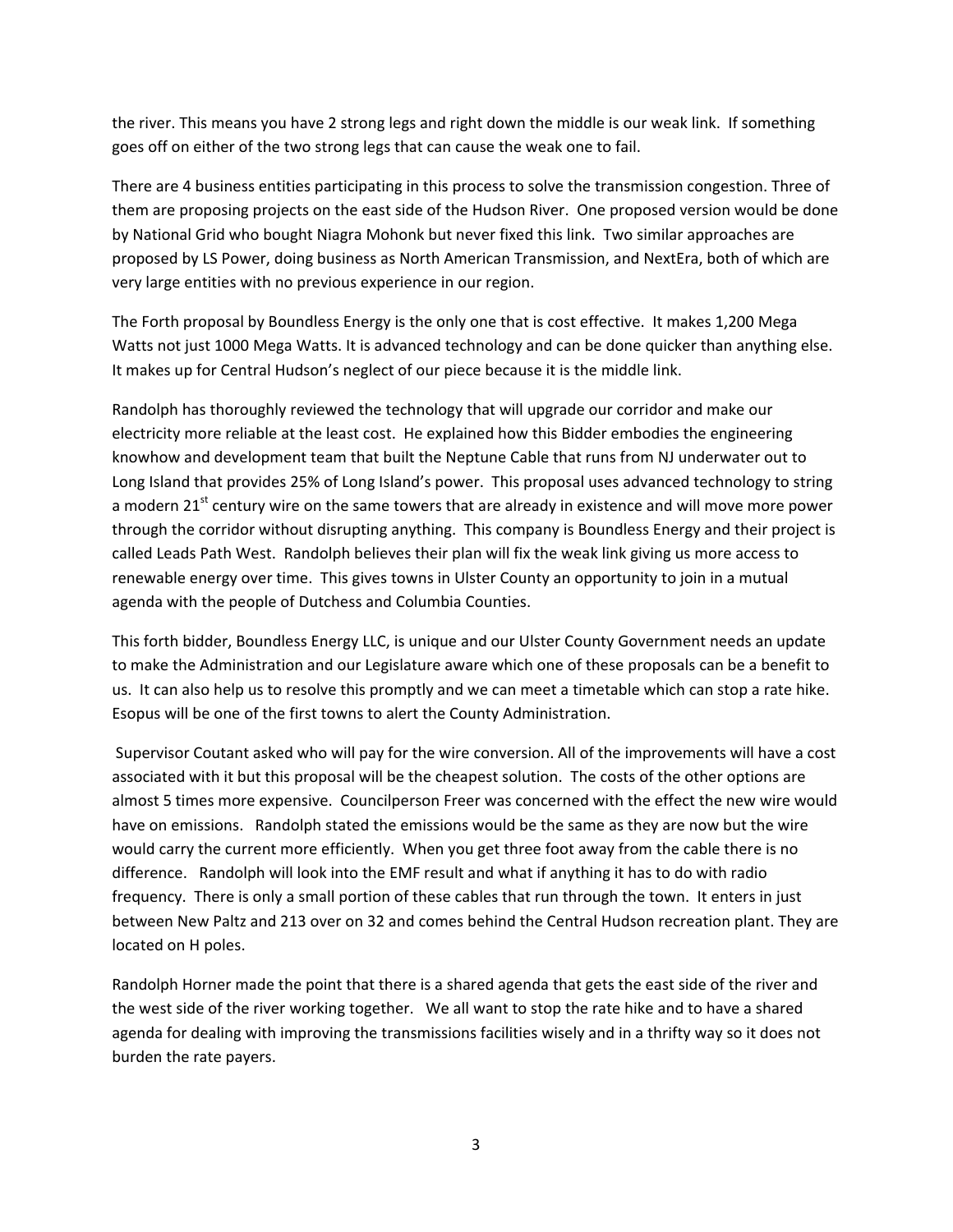The Public Service Commission has responded to the concerns by having informational meetings and have extended the comment period through February. This is an opportunity to reach out to County Executive Michael Hein, Congressman Gibson, Senator Schumer, Senator Gillibrand, Senator Tkaczyk, Senator Larkin and Senator Bonacic on this non partisan issue and work together to relieve some aspects of the situation.

John suggested speaking to the Municipalities on this side of the river and get a consensus of what should go into a letter and have all the municipalities sign one document. We need to do everything we can do to put off a 10% – 15% rate increase. Randolph will draft a letter.

The transmission is going to be upgraded by someone and the cost of the upgrade, if it is done by the utilities acting as a group, is 5 times what the cost of the upgrade would be on this side of the river.

We have two opportunities. One to defect the federally ordered rate increase by having the State of New York Public Service Commission and two the Governor say to the Federal Government that we have a plan for promptly solving the transmission congestion so that we do not need any more rate increases or power plants; and two, that we want our own transmission facilities to be upgraded, so that our power supply will be more reliable.

Randolph believes our solar energy project at the landfill will be started before the end of the summer.

## **2. Anderson Center** ‐ document sent from Neil Pollack

Communication from Neil Pollack was received by Supervisor Coutant on January 6, 2014 which stated that they had not received any communications from the town and therefore considered the requirements fully satisfied and they are planning on closing on January 10, 2014. A certified letter had been mailed January 2, 2014 which was within the 40 day timeframe. It included a letter from the Ulster County Department of Public works listing their concerns of the limited sight visibility due to the curve in the road and Supervisor Coutant suggested they rethink the purchase of that location. The town provided 4 different options that were researched and put together, pictures documentation as well as a letter from the county relative to the driveway at 283 Union Center road stating that there was never a driveway permit issued. Mike Litts, St. Remy Fire Chief is sending a letter to John stating it is impossible to get fire apparatus up to the facility with the trees to be able to fight a fire. It was determined that no matter what is said the state will do whatever they want. The only way it can be stopped is to prove an over abundance of that type of housing within a certain amount of distance from where they are trying to put the house, which there is not. Although there was a discrepancy on the date of receipt of the original communication from Mr. Pollack, it would not have any bearing on the outcome of the situation. The certified letter regarding the Anderson Center was sent to Supervisor Coutant at his home address not to the official town address. As long as the letter was delivered to the Chief Executive Officer it does not matter if it is hand delivered, sent to a home address or business address, it is considered delivered. Town board had worked hard to put together other suitable locations and they are disappointed that the state did not make an effort to look into those alternative locations.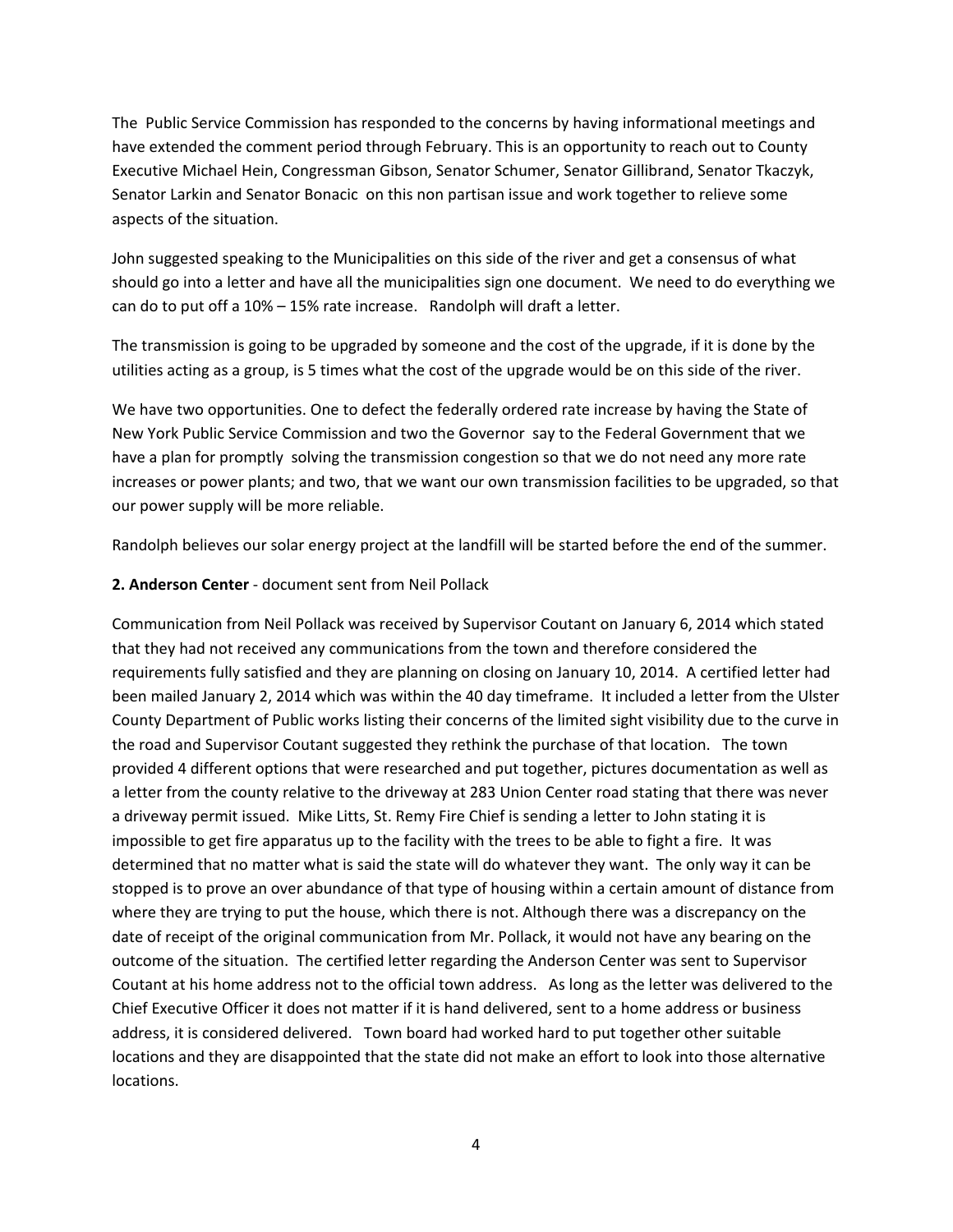#### **3. Building Department – Fee Increase**

Tim Keefe had made the suggestion that the fee schedule change for sub-section 12-A (1) Repairs, alterations, renovations. He proposed to add a sub-section (d) to 56-12A (1), this section would read the same as the Department of State fees. "No fee for an alteration or renovation shall exceed the fee which would be applicable if the particular building or structure were to be newly constructed." The Town Board will look into the possibility of amending the Local Law. The process of amending the local law will take approximately three months. As proposed one line talks about sq footage and another deals with dollars and cents. Somehow this has to be equalized. Tim will be asked to come to the next workshop meeting and explain how the other municipalities have done this. The Board can change the fee by resolution, however, adding of a sub section requires a new local law.

## 4 . **Executive Session ‐ Tax certiorari for Harinam Properties (Mobilmart)**

**A motion was made by councilperson Wayne Freer to enter into Executive session at 9:10pm in regard to a legal matter of the Tax certiorari for Harinam Properties (Mobilmart). Council person Kyle Barnett seconded this motion. All Town Board Members voted in favor. Motion Carried**.

**A motion was made by Councilperson Wayne Freer to come out of Executive session at 9:15 pm Councilperson Diane L. McCord Seconded the motion. All Town Board Members voted in favor. Motion Carried**.

**Councilperson Wayne Freer made a motion to authorize Supervisor John Coutant to contact Mr. Burnholtz to get the trial ready appraisal, at an estimated cost of \$3,900.00. The motion was Seconded Councilperson Gloria Van Vliet. All Town Board Members voted in favor. Motion Carried**.

## **5. Mortgage tax**

The Town received a check of \$103,427.62 for mortgage tax which was down from what was figured. They had estimated \$128,000.

## **6. Ulster County Self Insurance Plan**

We have been notified by Ulster County that they will no longer be handling our worker's compensation claims. A third party administrator will be assigned to process such claims. We will no longer be dealing with Insurance Officer Bonnie Szpulecki , she has retired.

## **7. Rich Willliams – Resignation – Planning Board**

 Councilperson Diane McCord said she was sorry to read this letter. Rich worked well with the Planning Board and his time spent on the board was appreciated. Supervisor Coutant said we need to look for a replacement for a new Planning Board member. When looking for a member they need to make sure they get the best qualified person we can get. It is an important board and they have an impact on the future of the town. The Planning Board is strong and well committed. The planning board was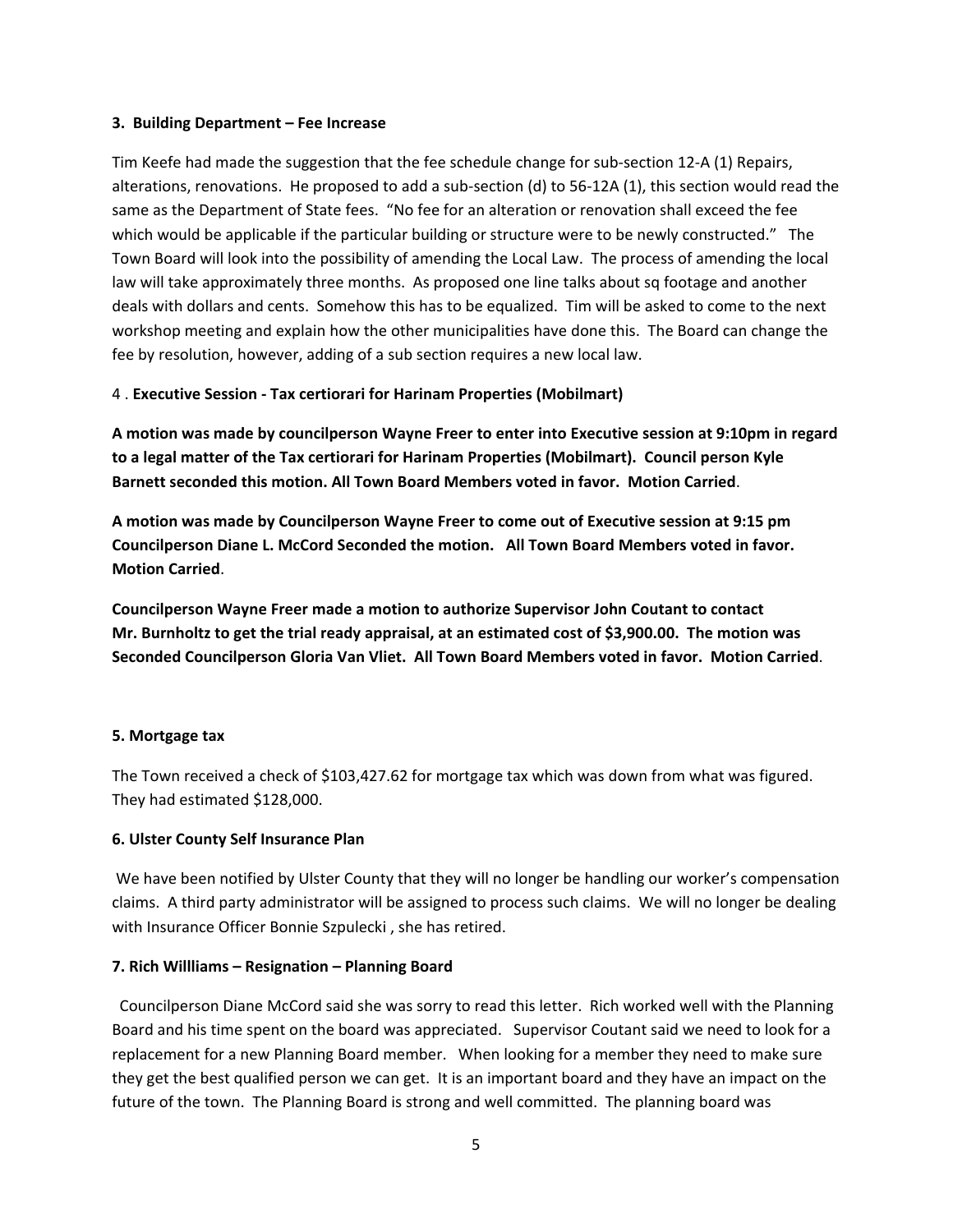responsible for moving Stewarts back from the road and not placing next to the curb where the County wanted it. They were instrumental in turning the Birchez complex around and because of their changes it is the number 3 facility in the country. The Town Clerk will work with the Supervisor on the advertisement to fill the vacancies for the various boards.

Diane suggested Mr. Rizzo for the Environmental board.

## 8. **Don Cole**

Don Cole passed away January 5, 2014. He was a former Chairman of the Zoning Board of Appeals in Town of Esopus, and member of the Water Front Advisory Committee. Supervisor Coutant asked members of the board to attend the wake to show their appreciation and support. John intends to close the next town board meeting in Don's name.

# **9. Miscellaneous items discussed**

# **Injury of Town Employees**

Wayne Freer made The Board aware of the incident regarding Trevor Stevens from the Highway Department falling off the sander the other day during the storm. He ended up being transported by ambulance to the hospital. He is bruised pretty good. Supervisor Coutant added that Derek Brown also fell off the sander the same day. Both employees are ok and will return to work this week. The sanders have a grate which needs to be cleared when a larger chunk of salt gets stuck. When it is very cold the sand is freezing because it has moisture in it. Solutions included a better way of mixing the sand in the shed, pulling the sand from another portion of the pile which is not getting wet and Wayne added, Mike has a rack so they can pull up to a rack.

Mike Cafaldo, Highway Superintendent , has had a problem with three of the sanders, one fiber glass and two metal. All of the chains on sanders are broke. He had planned in his budget to replace two sanders this year. A chain cost \$1,700. The new stainless sanders like the one bought last year cost \$8,700. He planned on getting two later in the year but he needs them now. He will purchase two new stainless steel sanders and replace the chain on the fiberglass sander so all 3 will be able to be used. The bill is expected to come in sometime in March or April. Salt damages them because there is nowhere to wash the trucks. Corrections to the garage need to be done to allow for proper maintenance of the trucks.

# **Payment to Hacker and Murphey**

Councilperson Gloria VanVliet asked if we had stop payment to Hacker and Murphy. Kyle replied as far as he knew it had been stopped. We never heard anything from them regarding the matter.